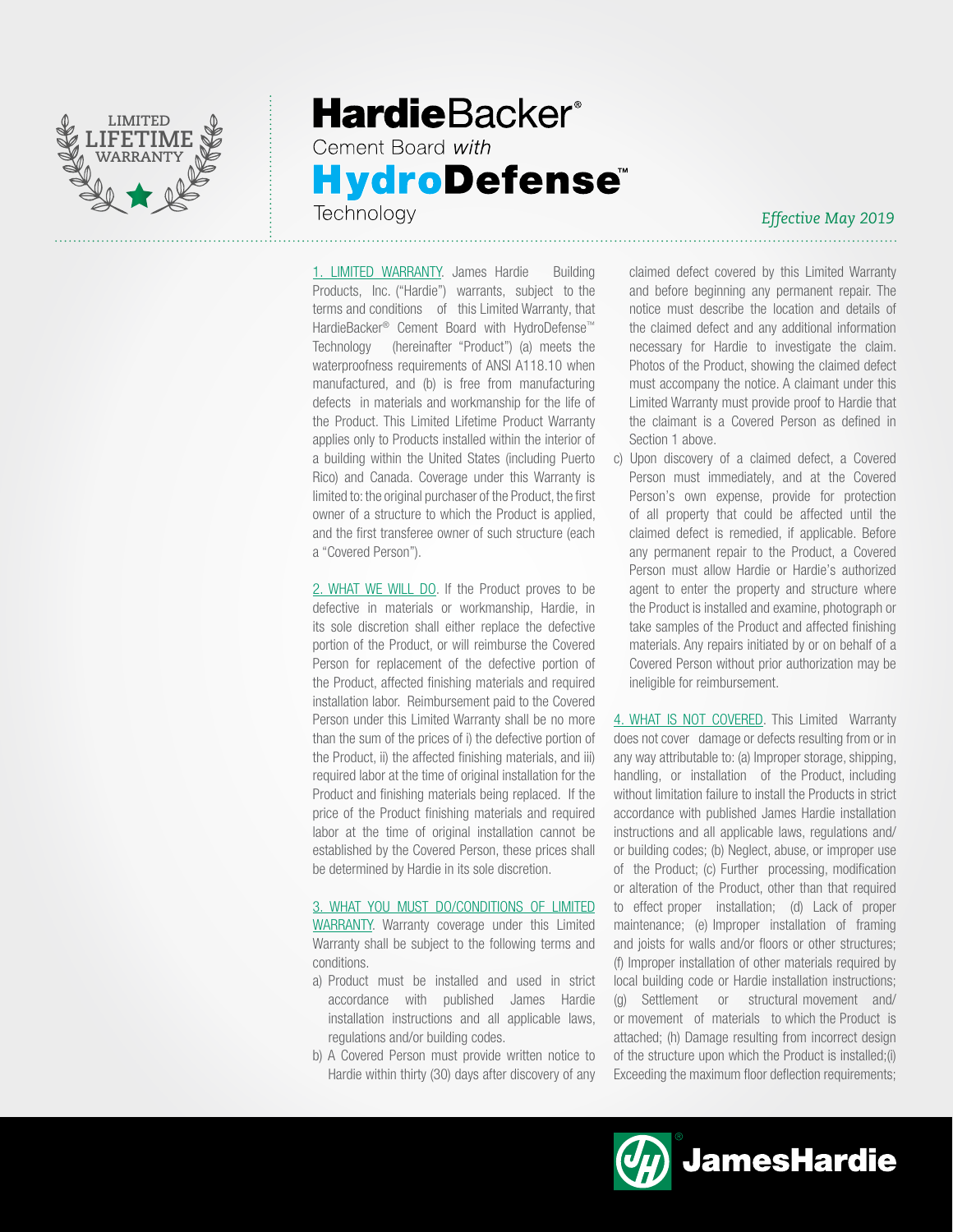Call 1-800-9-HARDIE or visit JamesHardiePros.com to obtain written installation requirements or for more detailed technical information.

(j) Acts of God including, but not limited to, tornados, hurricanes, floods, earthquakes, severe weather or other natural phenomena, (including, but not limited to, unusual climate conditions); (k) Efflorescence or performance of any grouts, adhesives, paints and/or coatings or any other materials which are manufactured by 3rd parties; (l) Growth of mold, mildew or any other organism on any other component(s) of a wall, floor or structure; (m) Cracked or broken masonry; or (n) Any cause other than material or manufacturing defects in the Product attributable to Hardie.

5. LIMITATION OF LIABILITY: REPLACEMENT OF THE DEFECTIVE PRODUCT OR REIMBURSEMENT PURSUANT TO SECTION 2 OF THIS LIMITED WARRANTY SHALL BE THE SOLE EXCLUSIVE REMEDY AVAILABLE TO A COVERED PERSON UNDER THIS LIMITED WARRANTY. IN NO EVENT SHALL HARDIE BE LIABLE FOR ANY INCIDENTAL OR CONSEQUENTIAL DAMAGES, INCLUDING BUT NOT LIMITED TO, ANY CLAIMS OF PERSONAL INJURY OR PROPERTY DAMAGE, BASED UPON BREACH OF WARRANTY, BREACH OF CONTRACT, TORT, OR ANY OTHER LEGAL THEORY. SOME STATES DO NOT ALLOW THE EXCLUSION OR LIMITATION OF INCIDENTAL OR CONSEQUENTIAL DAMAGES, SO THE ABOVE LIMITATION MAY NOT APPLY TO YOU.

6. LIMITATION OF WARRANTY. THE ABOVE LIMITED WARRANTY IS THE EXCLUSIVE WARRANTY FOR THE PRODUCT WHEN USED AS SPECIFIED HEREIN. HARDIE DISCLAIMS ALL OTHER WARRANTIES, EXPRESS OR IMPLIED, INCLUDING ANY IMPLIED WARRANTIES OF MERCHANTABILITY, FITNESS FOR PARTICULAR PURPOSE OR OTHERWISE. In the event that applicable consumer law prohibits the disclaimer of an implied warranty, the above Limited Warranty shall not extend the time period of any such implied warranty. Some states do not allow limitations for consumers on how long an implied warranty lasts, so the above limitation may not apply to you. This Limited Warranty gives you specific legal rights, and you may have additional rights, which vary from state to state.

7. MODIFICATION OR DISCONTINUATION OF PRODUCTS. Hardie reserves the right to discontinue or modify the Product at any time without notice. In the event that replacement of the Product pursuant to this Limited Warranty is not possible, Hardie will fulfill any repair or replacement obligation under this Limited Warranty with a product of equal or greater value.

8. NO WAIVER: Hardie may, in its discretion, extend benefits beyond what is covered under this Limited Warranty. Any such extension shall apply only to the specific instance in which it is granted, and shall not constitute a waiver of Hardie's right to strictly enforce the exclusions, disclaimers, and limitations set forth herein for any or all other circumstances.

9. ENTIRE AGREEMENT: This Limited Warranty contains and represents the only warranty extended by Hardie for the Product when used as specified herein. No employee or agent of Hardie or any other party is authorized to make any other warranty in addition to those made in this Limited Warranty.

10. HOW TO OBTAIN WARRANTY SERVICE: For warranty services call 1.866.375.8603 or write Warranty Department, James Hardie Building Products, Inc., 10901 Elm Avenue, Fontana, California 92337.

#### *COMPLETE AND SAVE FOR YOUR OWN RECORDS*

Name of Owner

Installation Address

Name of Installing Contractor

Date Installed\_\_\_\_\_\_\_\_\_\_\_\_\_\_\_\_\_\_\_\_\_\_\_Contractor Phone Number \_\_\_\_\_\_\_\_\_\_\_\_\_\_\_\_\_\_\_\_\_\_\_\_

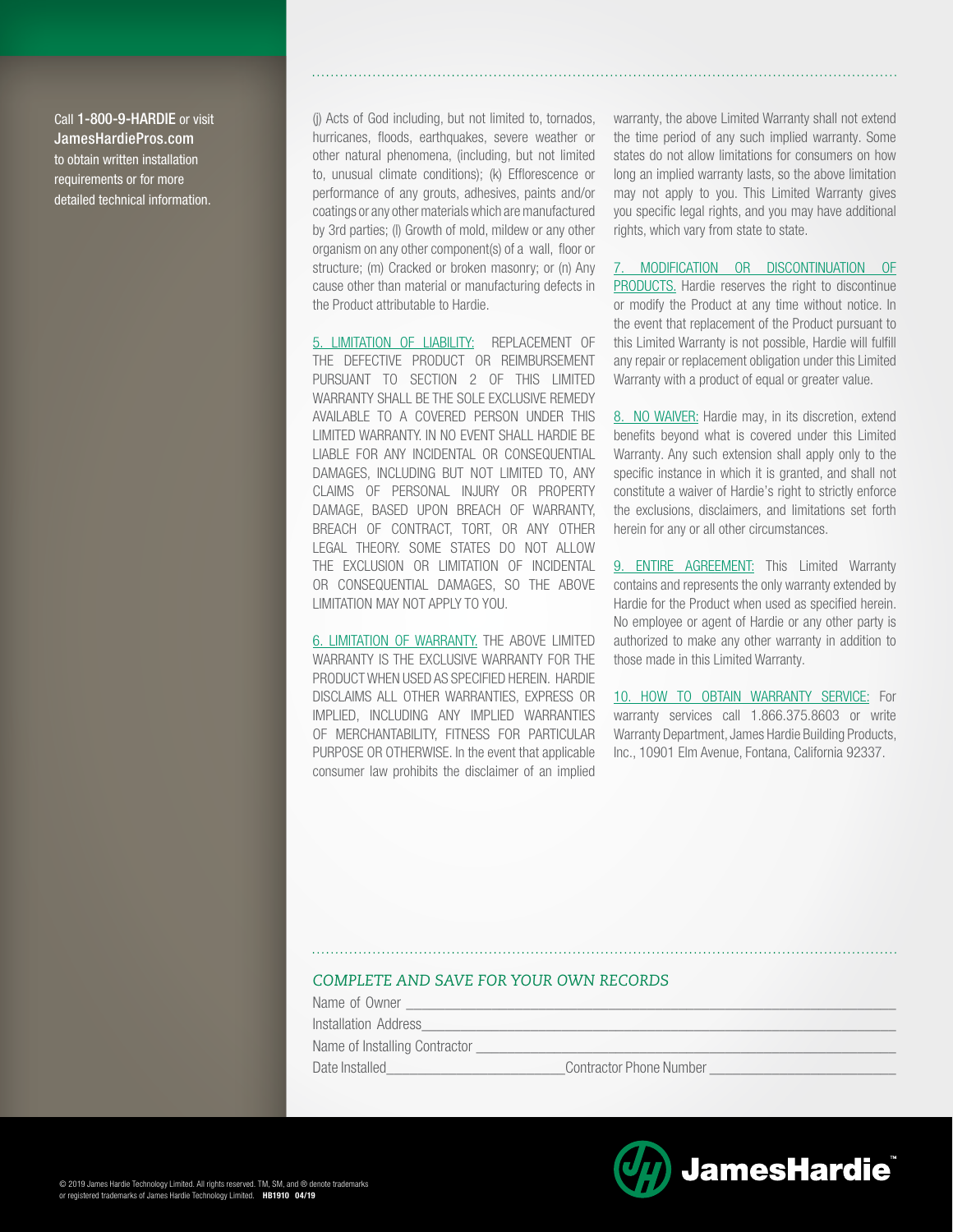



# **HardieBacker®** Cement Board with **HydroDefense** Technology

1. LIMITED WARRANTY. James Hardie Building Products, Inc. ("Hardie") warrants, subject to the terms and conditions of this Limited Warranty, that HardieBacker® Cement Board with HydroDefense™ Technology (hereinafter "Product") when manufactured (a) meets the waterproofness requirements of ANSI A118.10, and (b) is free from manufacturing defects in materials and workmanship. Coverage under this Warranty is limited to: the original purchaser of the Product, the first owner of a structure to which the product is applied, and the first transferee owner of such structure (each a "Covered Person"). This warranty is expressly limited to Product used for certain exterior applications listed herein HardieZone HZ10® areas. To determine if your area is a HardieZone HZ10 area, go to https://www.jameshardiepros.com/ Explore/The-HardieZone-System and enter the ZIP code of the location where the Product will be installed.

2. WHAT WE WILL DO. For a period of 10 years from the date the Product was purchased, if the Product proves to be defective in materials or workmanship, Hardie, in its sole discretion shall either replace the defective portion of the Product, or will reimburse the Covered Person up to twice the original retail price of the defective portion of the Product. If the original retail price of the Product cannot be established by the Covered Person, the original price shall be determined by Hardie in its sole discretion. HARDIE WILL NOT REFUND OR PAY ANY COSTS IN CONNECTION WITH LABOR OR ACCESSORY MATERIALS.

## 3. WHAT YOU MUST DO/CONDITIONS OF LIMITED

WARRANTY. Warranty coverage under this Limited Warranty shall be subject to the following terms and conditions:

- a) Product must be installed and used in strict accordance with published James Hardie installation instructions and all applicable laws, regulations and/or building codes. Exterior applications covered under this Limited Warranty are exclusively limited to use as an underlayment for:
	- i) exterior barbeque and grill islands or similar structures, or

## For exterior use in HardieZone HZ10® Areas *Effective May 2019*

- ii) exterior wall construction, including exterior ceramic tile and masonry veneer, no higher than the lesser of 30 ft. above grade level or 2 stories from grade level.
- b) A Covered Person must provide written notice to Hardie within thirty (30) days after discovery of any claimed defect covered by this Limited Warranty and before beginning any permanent repair. The notice must describe the location and details of the claimed defect and any additional information necessary for Hardie to investigate the claim. Photos of the Product, showing the claimed defect must accompany the notice. A claimant under this Limited Warranty must provide proof to Hardie that the claimant is a Covered Person as defined in Section 1 above.
- c) Upon discovery of a claimed defect, a Covered Person must immediately, and at the Covered Person's own expense, provide for protection of all property that could be affected until the claimed defect is remedied, if applicable. Before any permanent repair to the Product, a Covered Person must allow Hardie or Hardie's authorized agent to enter the property and structure where the Product is installed and examine, photograph or take samples of the Product. Any repairs initiated by or on behalf of a Covered Person without prior authorization may affect reimbursement available under this Limited Warranty.

4. WHAT IS NOT COVERED. This Limited Warranty does not cover any other damage or defects resulting from or in any way attributable to: (a) Improper storage, shipping, handling, or installation of the Product, including without limitation failure to install the Products in strict accordance with published James Hardie installation instructions and all applicable laws, regulations and/or building codes; (b) Neglect, abuse, or improper use of the Product; (c) Further processing, modification or alteration of the Product, other than that required to effect proper installation; (d) Lack of proper maintenance; (e) Improper installation of framing and joists for walls, floors or other structures; (f) Improper installation of other materials required by local building code or Hardie installation instructions; (g) Settlement